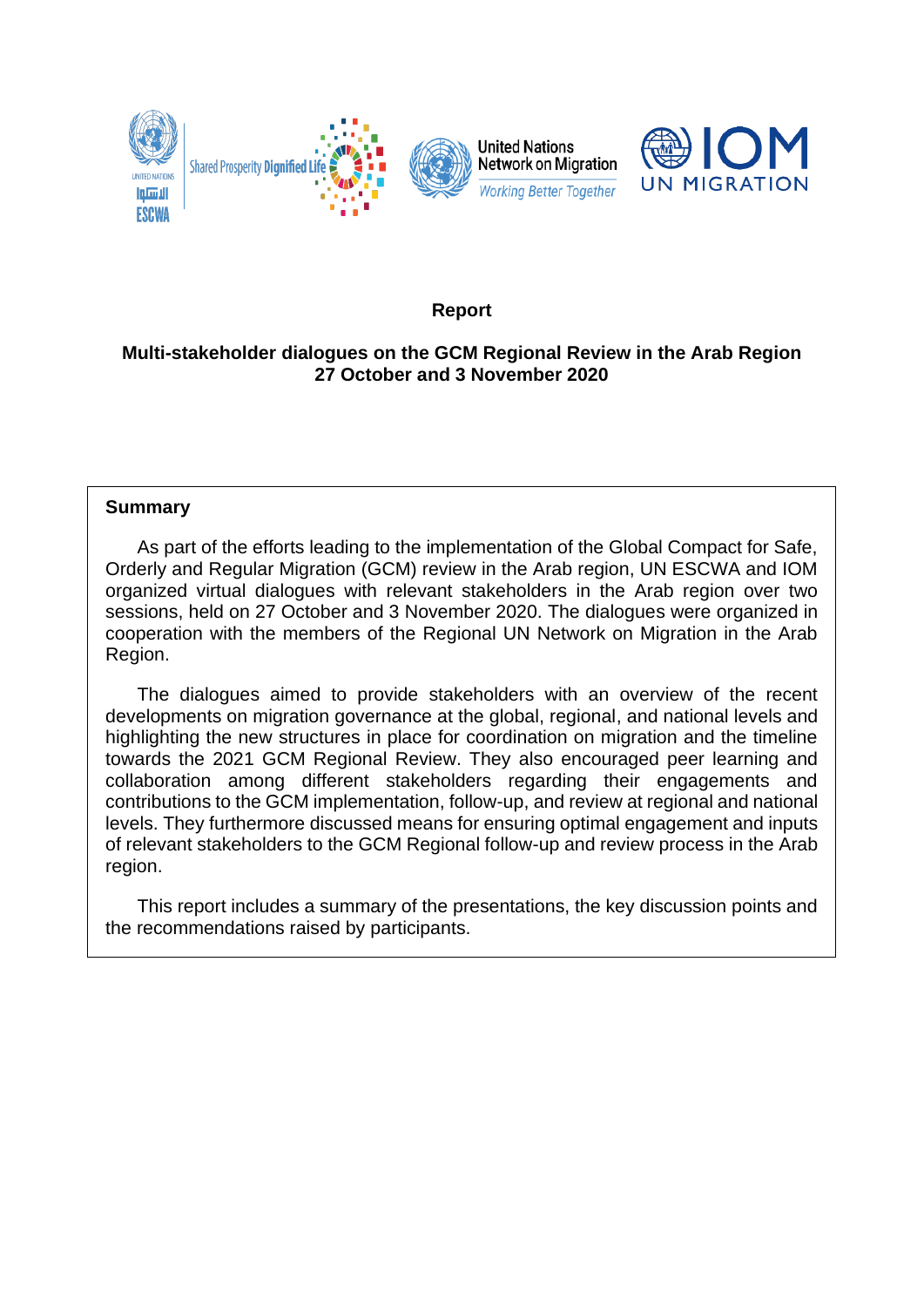# **Contents**

# *Page*

| Introduction<br>Dialogue Session I on 27 October 2020<br>Τ. |                                         | 3              |
|-------------------------------------------------------------|-----------------------------------------|----------------|
|                                                             |                                         | $\overline{4}$ |
| A.                                                          | Opening session                         | $\overline{4}$ |
| <b>B.</b>                                                   | Session 1: Scene Setting                | $\overline{4}$ |
| C.                                                          | Session 2: Open Discussion              | 6              |
| D.                                                          | Closing remarks                         | 8              |
| Dialogue session II on 3 November 2020<br>Ш.                |                                         | 9              |
| A.                                                          | <b>Opening Session</b>                  | 9              |
| B.                                                          | <b>Open Discussion</b>                  | 10             |
| C.                                                          | Concluding remarks and the way forward: | 13             |
| III.                                                        | Participants                            | 14             |
| IV.                                                         | Documents                               | 14             |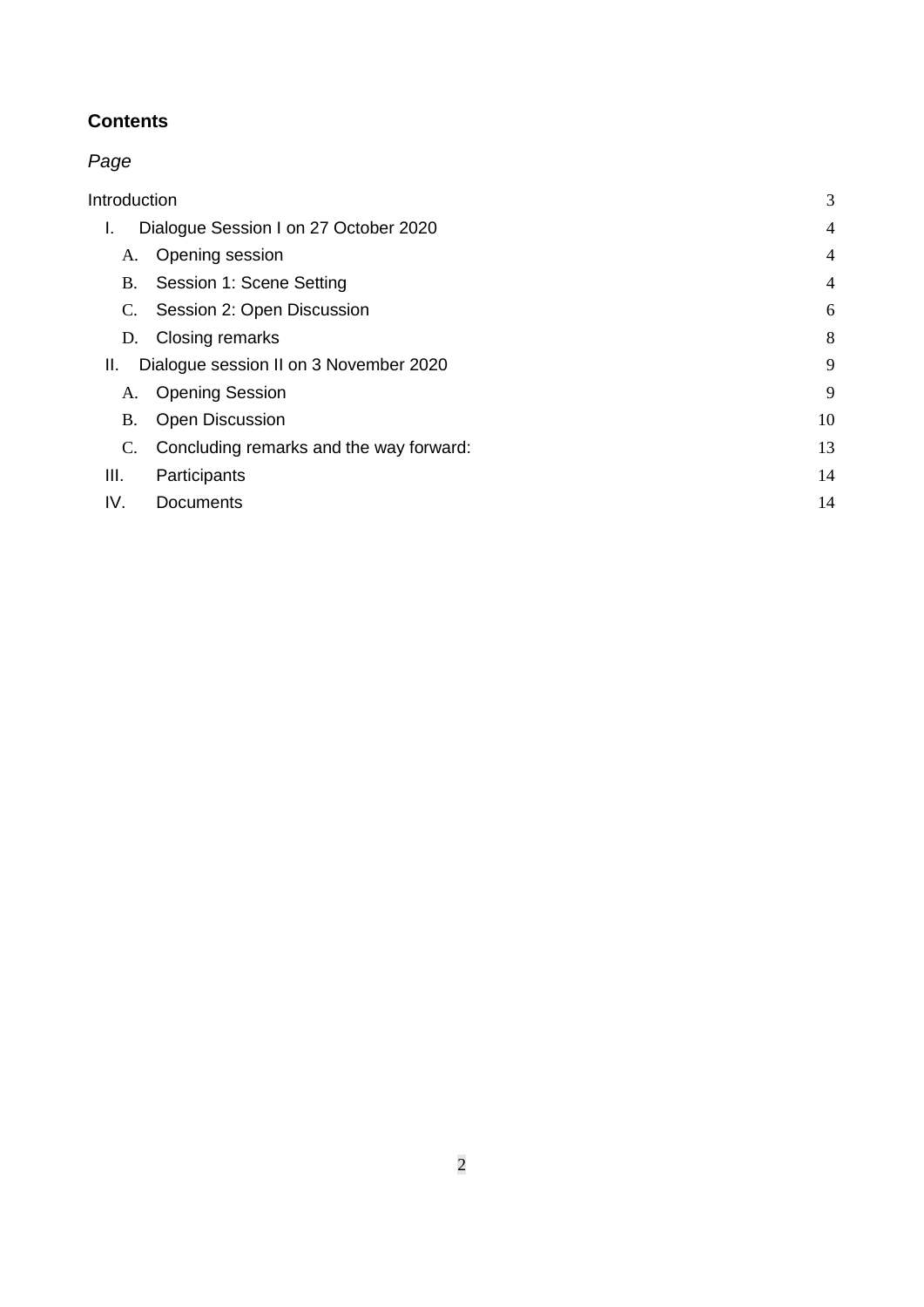#### <span id="page-2-0"></span>**Introduction**

The Global Compact for Safe, Orderly and Regular Migration (GCM) endorsed by the United Nations General Assembly in December 2018 calls for a whole-of-society approach in the implementation, follow-up, and review processes of the GCM. In this context, all relevant stakeholders at global, regional, and national levels are invited to actively contribute to national consultations and planning processes while building constructive and forwardlooking engagements with the governments.

As part of the efforts leading to the implementation of the GCM Regional Review in the Arab region, and in line with the GCM guiding principles that call for a whole-of-society approach in the GCM follow-up and review, the International Organization for Migration (IOM) and UN ESCWA organized dialogues with relevant stakeholders concerned with migration issues in the Arab region. The dialogues were held on 27 October and 3 November 2020, in cooperation with the members of the Regional UN Network on Migration in the Arab Region.

To ensure a thorough and inclusive regional review, the organizers invited over 500 participants representing different stakeholders, including civil society, migrant and diaspora organizations, faith-based organizations, local authorities and communities, the private sector, employers' and workers' organizations, trade unions, parliamentarians, National Human Rights Institutions, the International Red Cross and Red Crescent Movement, academia, the media and other relevant stakeholders at the national, regional and global levels. The dialogues gained increased significance given the crucial role that stakeholders continue to play in supporting and assisting migrants in the context of the COVID-19 pandemic and amidst severe movement restrictions. Consequently, there are mutual values added by exchanging diverse views among the stakeholders and the Regional UN Network to ensure an inclusive approach in the GCM regional review in the Arab region.

The dialogues focused on providing stakeholders with an overview of the recent developments on migration governance at the global, regional, and national levels and highlighting the new structures in place for coordination on migration in addition to the timeline towards the 2021 Regional follow-up and review. They also aimed to encourage peer learning and collaboration among different stakeholders regarding their engagements and contributions to the GCM implementation, follow-up, and reviews at regional and national levels. In addition, the dialogues discussed the means for ensuring optimal engagement and inputs of relevant stakeholders to the GCM Regional follow-up and review process in the Arab region.

Given the ongoing COVID-19 pandemic, the multi-stakeholder dialogues were held through the virtual platform, Kudo. To ensure the widest participation possible and to allocate enough time for meaningful discussions, the dialogues were organized over two separate sessions. Each dialogue comprised of an opening remarks session, an open discussion in addition to the closing remarks.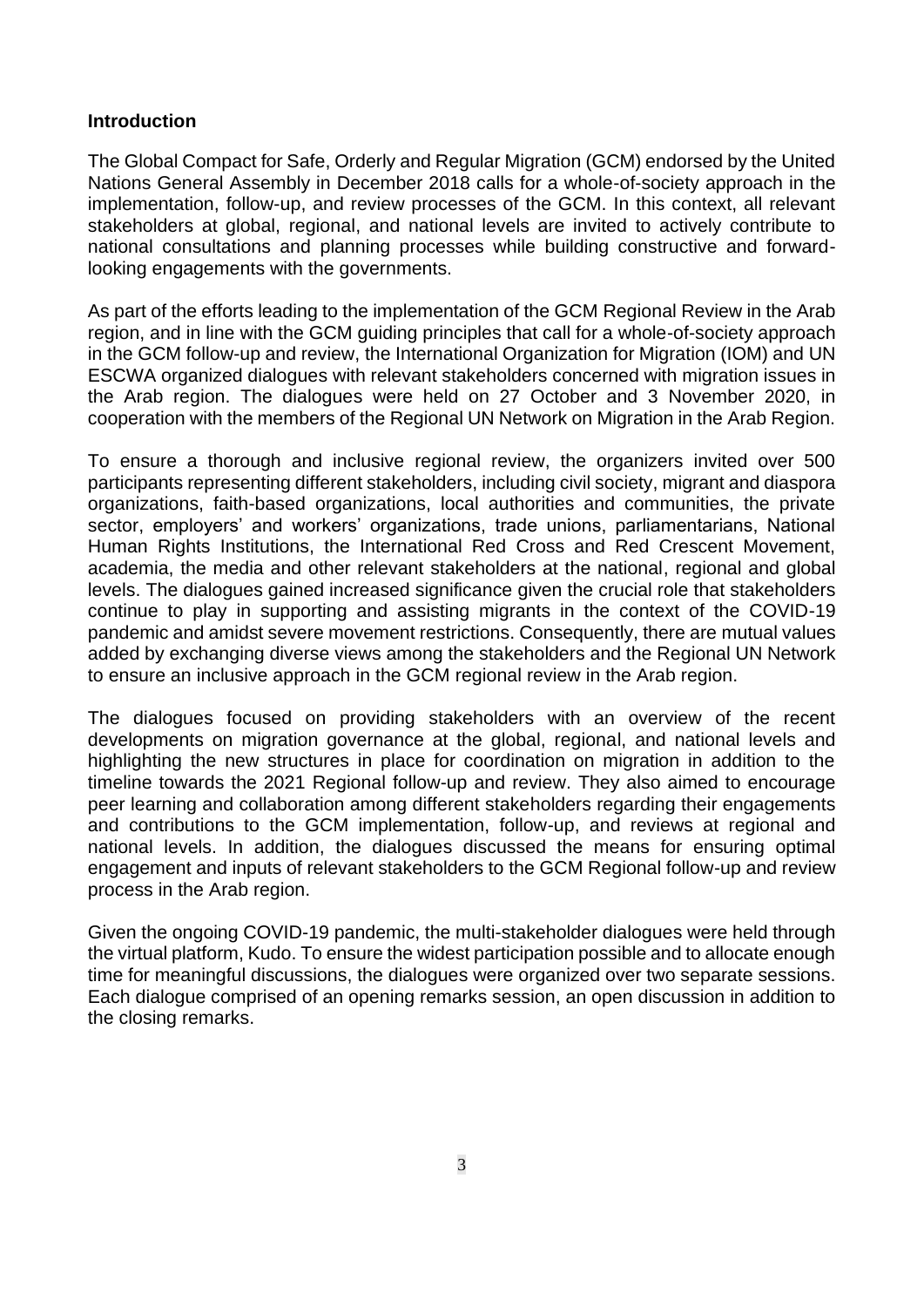#### <span id="page-3-0"></span>**I. Dialogue Session I on 27 October 2020**

#### <span id="page-3-1"></span>**A. Opening session**

Ms. Mehrinaz Elawady, Cluster Leader of Gender Justice, Population and Inclusive Development in ESCWA thanked the stakeholders for their participation in the dialogue on the first regional review of the GCM. She emphasized that the review comes at a critical time for the Arab region, which continues to witness a remarkable increase in migratory movements and complex migration trends and patterns. She noted that the COVID-19 pandemic has posed additional challenges and threatens to undermine the gains and progress made by several countries in developing their migration governance systems. Ms. Elawady pointed that the GCM acknowledged the roles played by the different stakeholders and called for an inclusive consultative process in implementing the agreement as one of its ten guiding principles, hence the significance of the present dialogue in ensuring genuine participation of all relevant stakeholders in the regional review. She further encouraged participants to engage in the discussion in order to guide the co-organizers in developing a clear vision on how to review the GCM and follow up its implementation in the Arab region.

Mrs. Carmela Godeau, IOM Regional Director for the Middle East and North Africa, welcomed participants and stated that although the GCM is a state-led process, it equally requires the efforts and inputs through whole-of-government and whole-of-society inclusive approaches. She underscored that the adoption of a whole-of-society approach gains even more significance in light of the COVID-19 pandemic, whereas stakeholders' assistance to those who are most in need is increasingly being acknowledged and are effectively contributing to the achievement of the GCM objectives. In addition, stakeholders provide a wide range of experiences reflecting the perspectives of migrants on the ground. Mrs. Godeau added that the GCM recognizes the role of migrant communities and promotes broad consultations and multi-stakeholder partnerships to address migration at national and regional levels. She concluded by inviting participants to share their views to ensure that their contributions are included in all phases of the GCM implementation, review and follow up and participate in the achievement of the objectives of the GCM in the Arab region.

#### <span id="page-3-2"></span>**B. Session 1: Scene Setting**

The first session of the dialogue focused on setting the scene for the discussion by presenting a brief overview of the GCM principles, objectives, and follow-up and review in the region.

Ms. Sara Salman, Regional Adviser on Population in ESCWA initiated the session by providing a snapshot of the GCM 10 guiding principles and 23 objectives. She noted that concerted efforts are required at the global, regional, national and local levels for the effective implementation of the GCM, including a coherent United Nations system. She noted that the follow-up and review of the progress made in implementing the GCM are carried out through regional and international review processes, using an inclusive approach that ensures the participation of all relevant stakeholders. In this context, she reminded participants of the three milestones implemented at the regional level within the framework of the preparations for adopting the GCM and review its implementation. These include the Regional Consultation on International Migration in 2017, which involved Civil Society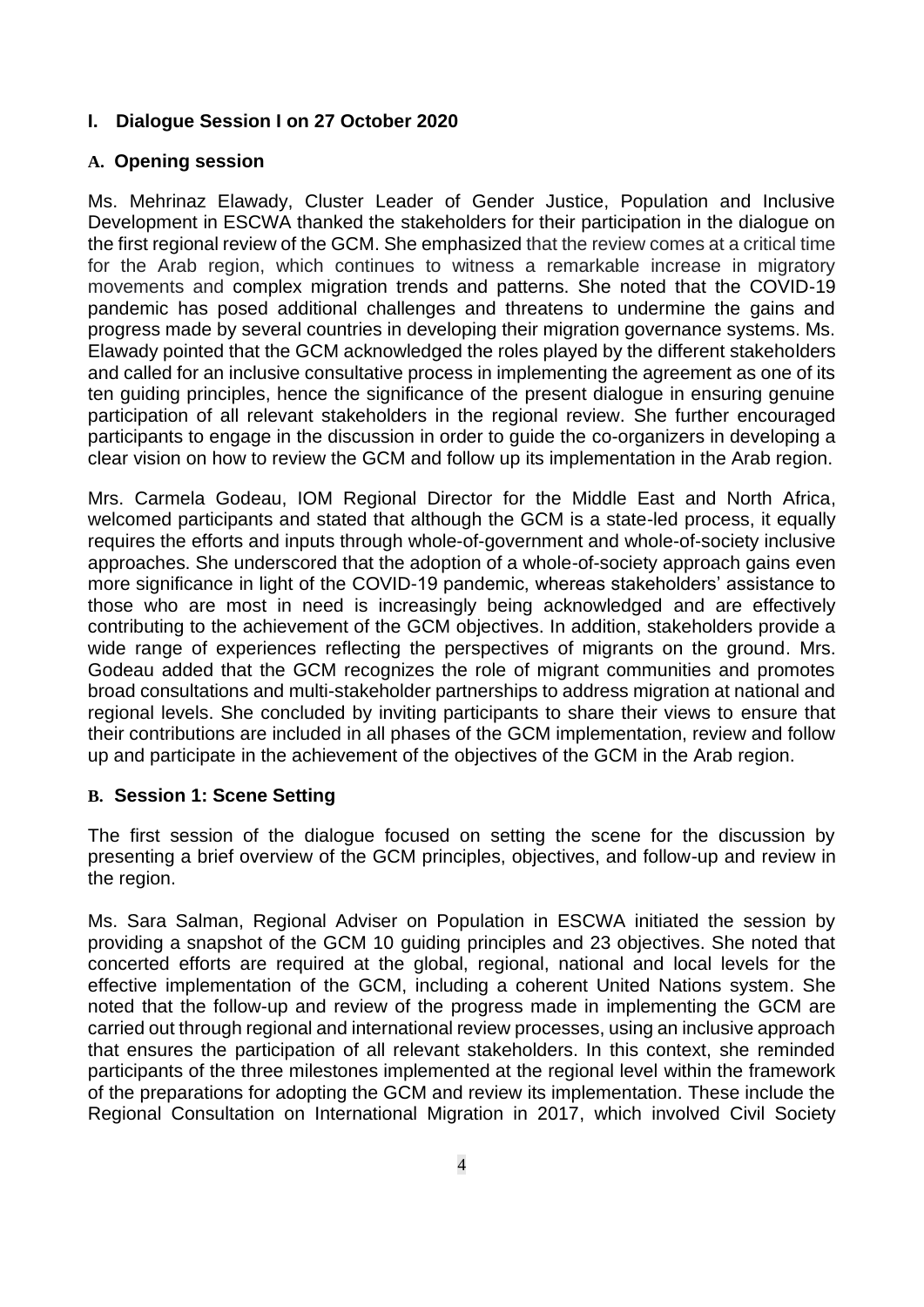Organizations (CSOs), the Regional Conference on the Global Compact for Safe, Orderly and Regular Migration in 2019, culminating with the Regional Review Conference in 2021.

Ms. Misato Yuasa, Regional Liaison and Policy Officer, IOM Regional Office for the Middle East and North Africa gave a presentation on the GCM follow-up and review process at the national, regional, and global levels. She noted that the UN Secretary-General established a United Nations Network on Migration to ensure effective and coherent system-wide support for the implementation of the GCM. In addition, the IOM representative briefed the participants on the establishment of a Regional UN Network on Migration to ensure effective, timely, and coordinated support to the implementation, follow-up, and review of the GCM. She informed that there are currently seven National United Nations Networks on Migration in the Arab region, namely, in Bahrain, Djibouti, Jordan, Kuwait, Morocco, Saudi Arabia and the UAE, making an impressive progress on UN coordination, and providing support to member states and assistance to migrants. She added that within the context of the regional review process, nine Arab States submitted their voluntary GCM review reports including Bahrain, Comoros, Iraq, Lebanon, Libya, Mauritania, Morocco, Qatar, and Tunisia. She announced that those reports are available on the UN Network on Migration website landing page for the Arab region<sup>1</sup>. She noted that many governments conducted their review through a whole-of-government process whereas some countries are engaging or planning to engage a range of stakeholders in national consultations.

Ms. Yuasa also explained the review process at the regional and the global levels. At the global level, the GCM implementation will be reviewed at the International Migration Review Forum (IMRF) every four years, beginning of 2022. Regional reviews will be organized in 2021 to inform each edition of the IMRF. She stated that following the Regional Conference on the GCM and the Capacity-building Workshop on Migration Governance held in 2019, two Capacity Building Workshops to prepare Member States in June and August 2020, and one Member States Consultation in October 2020 were organized as preparatory events. Ms. Yuasa concluded by charting the progress made in the preparation of the first review in the Arab region and encouraged participants to elevate their engagement and check the upcoming events on the UN Network on Migration website.

Ms. Monami Maulik, Civil Society Liaison Officer, at the Secretariat of the UN Network on Migration took the floor to discuss the meaning of the whole-of-society approach in the review processes. She informed that the UN Network on Migration is working cohesively to ensure that there is a consistency of approach across regions. It has released an internal guidance note on how the various regional review processes can incorporate a meaningful engagement of all relevant stakeholders clearly identified by the GCM, including migrants, diaspora, local authorities, local communities, academia, private sector, parliamentarians, trade unions, national human rights institutions, the media, and other relevant stakeholders as stated in paragraph 44 of GCM resolution and further outlined in the modalities resolution on the organization of the International Migration Review Forum (IMRF). The guidance note also discusses the engagement sought with stakeholders, which should be an ongoing process to deepen and further relationships of stakeholders with the Regional United Nations Networks on Migration.

Ms. Maulik explained that the guidance note promotes four principles, namely transparency of the process, inclusivity, diversity, and meaningful participation, and recommends holding

<sup>&</sup>lt;sup>1</sup> [Arab States | United Nations Network on Migration](https://migrationnetwork.un.org/country-regional-network/arab-states)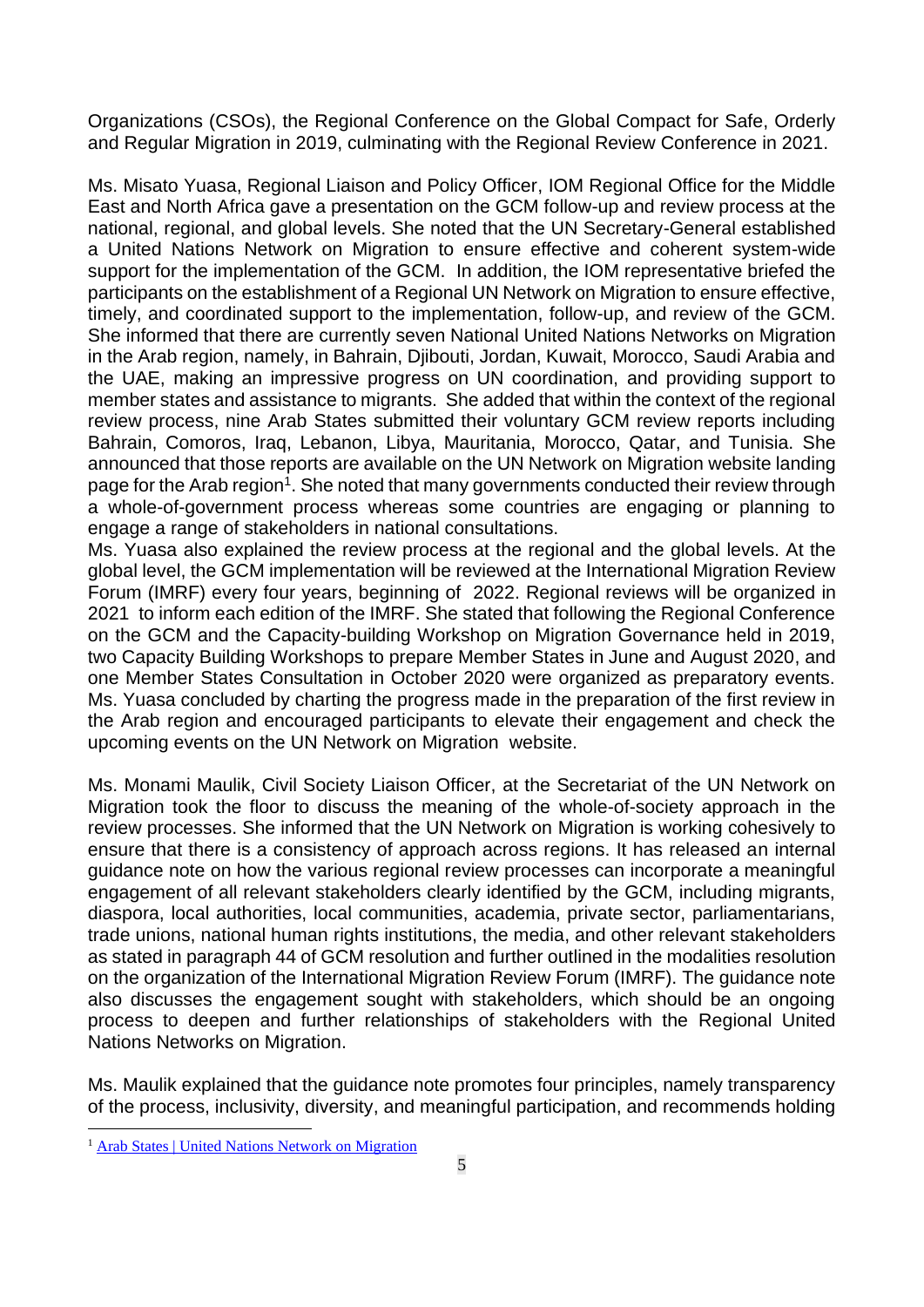multi-stakeholders' consultations prior to each region's review meeting. She highlighted the inclusion of outcomes from any stakeholder sectors' self-organized processes on the GCM as part of the multi-stakeholder consultations. She informed participants that if stakeholders/organizations are interested in posting reports or submissions, they could do so on the landing pages of the UN Network on Migration/regional reviews [\(https://migrationnetwork.un.org/country-regional-network/arab-states\)](https://migrationnetwork.un.org/country-regional-network/arab-states) by submitting it to GCM Regional Review Arab States [<gcmrrarabstates@iom.int>](mailto:%3cgcmrrarabstates@iom.int), including after the regional review meetings and to build up a repository or analysis of stakeholders' reflections on GCM implementation leading to the IMRF.

#### <span id="page-5-0"></span>**C. Session 2: Open Discussion**

#### **Promoting a whole-of-society approach in the voluntary GCM review in the Arab region at the national level**

The second session offered a platform for participants representing the different stakeholders, specified in para 44 of the GCM, $<sup>2</sup>$  to discuss the means to ensure a whole-of-</sup> society approach to the regional review at the national level. The session was moderated by Dr. Amira Abdelrahman Ahmed Mohamed, Assistant Professor at the American University in Cairo.

The following guiding questions set the framework for the discussion:

- How have the different stakeholders engaged in the voluntary GCM follow-up and review process at the national level?
- How have they participated/contributed to elaborating the National Action Plans?
- What are the main challenges and opportunities observed for the GCM follow-up and review at the national level?
- What are some good practices and lessons learned from the national level engagement?

In the open discussion, the participants raised the following points:

A participant from a CSO addressed that civil society has been active in participating in the events leading to the adoption of the GCM and in various regional and international related meetings afterwards, yet governments are still reluctant to engage with civil society stakeholders at the national level. She called the United Nations through its regional and national presence, including IOM, to urge governments to provide civil society with a role in addressing migration issues. She also requested the United Nations to build the capacities of civil society organizations on migration issues and enable them to provide feedback, participate in the development of policies, and prepare relevant reports. A participant from a Worker's Rights Organization noted that in the period leading to the adoption of the GCM,

 $^2$  Stakeholders include: migrants, civil society, migrant and diaspora organizations, faith-based organizations, local authorities and communities, the private sector, trade unions, parliamentarians, National Human Rights Institutions, the International Red Cross and Red Crescent Movement, academia, the media and other relevant stakeholders.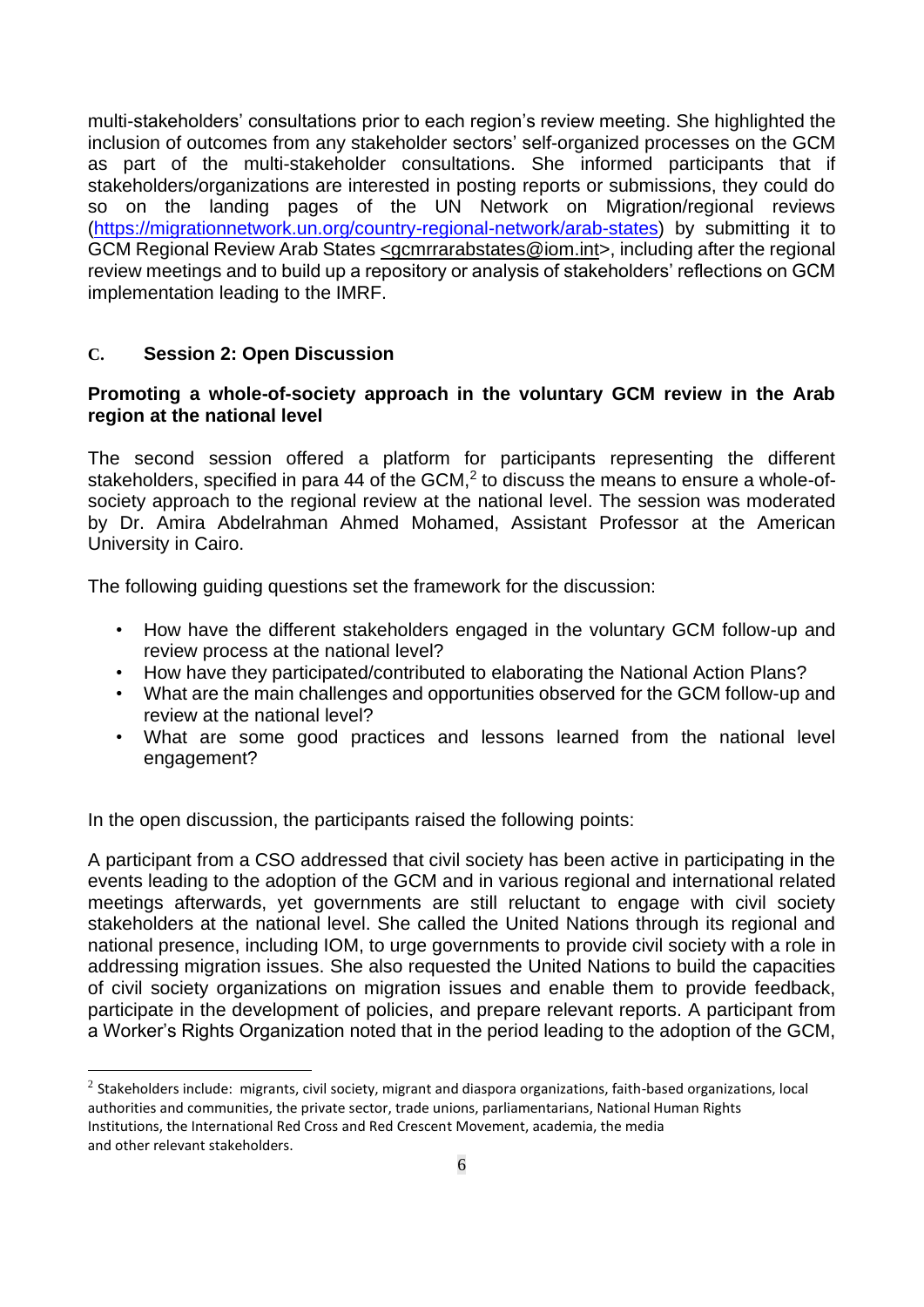the regional consultations were well-coordinated and upheld, but the national consultation processes were weak or absent. The same pattern is observed in the follow-up and review stage, whereby she reported a lack of access to the information on the review process conducted by governments. She called for the establishment of a common platform or dialogue that enables all stakeholders from the government and non-governmental organizations to engage in consultations. She also highlighted that coordination and cooperation between civil society and government constituencies' gained more urgency due to the COVID-19 pandemic, which exacerbated the existing challenges faced by migrants, particularly the sponsorship system, and affected not only workers and employers, but also led to a crisis in both sending and receiving countries. She also raised the lack of involvement of migrant workers in workers' associations and syndicates as an issue and flagged that many Arab countries lag behind when it comes to endorsing freedom of association and collective bargaining.

A representative from Tamkeen For Legal Aid And Human Rights, Jordan noted that Arab governments, in general, have not dealt meaningfully with the GCM implementation process in her view and that their commitment should prevail even if it is a non-binding one. She emphasized that all stakeholders should have a platform for dialogue. Furthermore, she added that Government bodies didn't have enough knowledge on the GCM and that further guidance was needed. She recommended reassessing the engagement of stakeholders with governments and developing practical plans and notes to guide them in the GCM review process.

A representative from Public Aid Organization, Iraq emphasized the need for genuine participation of stakeholders. He recalled a case about workers in extraction industries that can be used as good practice for meaningful representation of the voices of migrant workers. The case is illustrated by the formation of a multi-stakeholders' body representing the government, the private sector, and the civil society. He called upon the creation of similar mechanisms to ensure genuine participation in the GCM review as opposed to a nominal one. International Federation of Red Cross and Red Crescent Societies identified migration as one of the five main challenges and work priorities of the International Federation of the Red Cross and Red Crescent Societies. The work of the Societies in including migrants and displaced populations in response activities was highlighted as well as plans for improving work on migration and partnerships with other stakeholders in the MENA region.

A representative from National Human Rights Commission, Libya underscored the importance of the GCM in establishing a framework for cooperation among all relevant stakeholders in countries of origin, transit, and destination, to ensure safe, orderly, and regular migration. This cooperation should aim among others to uphold efforts in combatting human trafficking, protecting the migrants, and end all forms of discrimination against them. In addition, the cooperation framework should target building national capacities in the formulation of policies and laws on migration. He also highlighted the role of civil society in addressing the dire situation of migrants inside and outside detention centers in Libya and emphasized the importance of a data tracking system to serve migrants.

A representative from the Tunisian General Labour Union noted that most of the cooperation between the civil society and governments on migration takes place through projects that do not have a sustainability plan. She emphasized there is a need to consolidate efforts in that regard.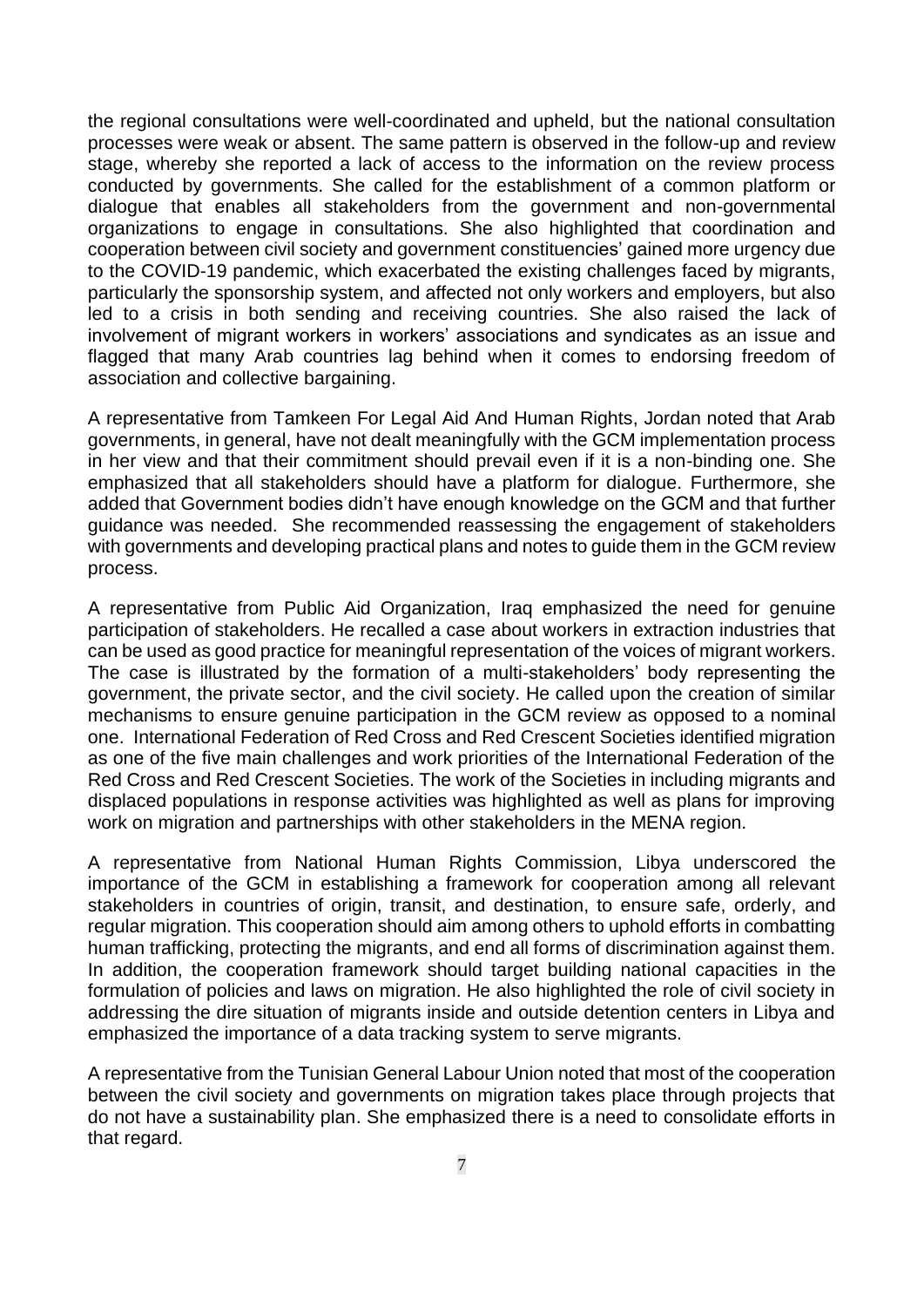A representative from Adwaa Rights for Democracy and Human, Algeria highlighted that North Africa is one of the main migratory routes to Europe which poses challenges to civil society organizations concerned with helping the large influx of migrants. He asked about the availability of a guiding template with clear criteria that can be used by governments to engage with relevant stakeholders in the Arab region. He also noted that several NGOs lack the capacity to prepare reports on the regional review process and requested a clear methodology for engaging stakeholders in the review at the local level in order to promote networking on different issues.

In responding to the last comment, Ms. Misato Yuasa (IOM) clarified that there are two Indicative Outlines prepared by the United Nations Network on Migration Secretariat. She noted that one is for Member States and the other is for stakeholders which is more simplified version than the one for Member States. Both are available on the United Nations Network on Migration's website under the GCM follow-up and review tab under the page called "Supporting Material on Regional Reviews".

#### <span id="page-7-0"></span>**D. Closing remarks**

Ms. Sara Salman (ESCWA) wrapped up the discussions of the dialogue. She noted that one of the main points raised was the need for a dialogue platform among the different stakeholders, during both the implementation and review processes. She also mentioned that these venues will be provided regularly in the form of conferences and meetings on migration issues. She thanked the participants for their time and active engagement. She reminded participants the second session will focus on how to ensure optimal engagement in the regional review process and the best ways to ensure the participation required.

Ms. Kristina Mejo, Senior Regional Liaison and Policy Officer and Deputy Regional Director at the IOM Regional Office for the Middle East and North Africa in Cairo thanked the participants for their rich inputs to the virtual dialogue. She reiterated that the whole-ofsociety approach ensures an inclusive, diversified, and transparent process and hoped this productive and forward-looking dialogue continues in the future. She reminded participants that the regional review is an important milestone, although part of an overall process of the GCM implementation. The review constitutes a critical opportunity to review the progress made in light of the pandemic and its impact on mobility and borders as well as to ensure that migrants have access to basic services. Ms. Mejo encouraged participants to make use of the Indicative Outline for stakeholders available online to engage in consultations at local and national levels and ensure that their voices are heard in the period leading towards the IMRF. She reiterated the role of National United Nations Networks on Migration that were established to provide system-wide support on issues related to migration.

Dr. Amira Abdelrahman Ahmed Mohamad ended the dialogue and encouraged the participants to join the upcoming session on 3 November 2020 to resume with these important discussions.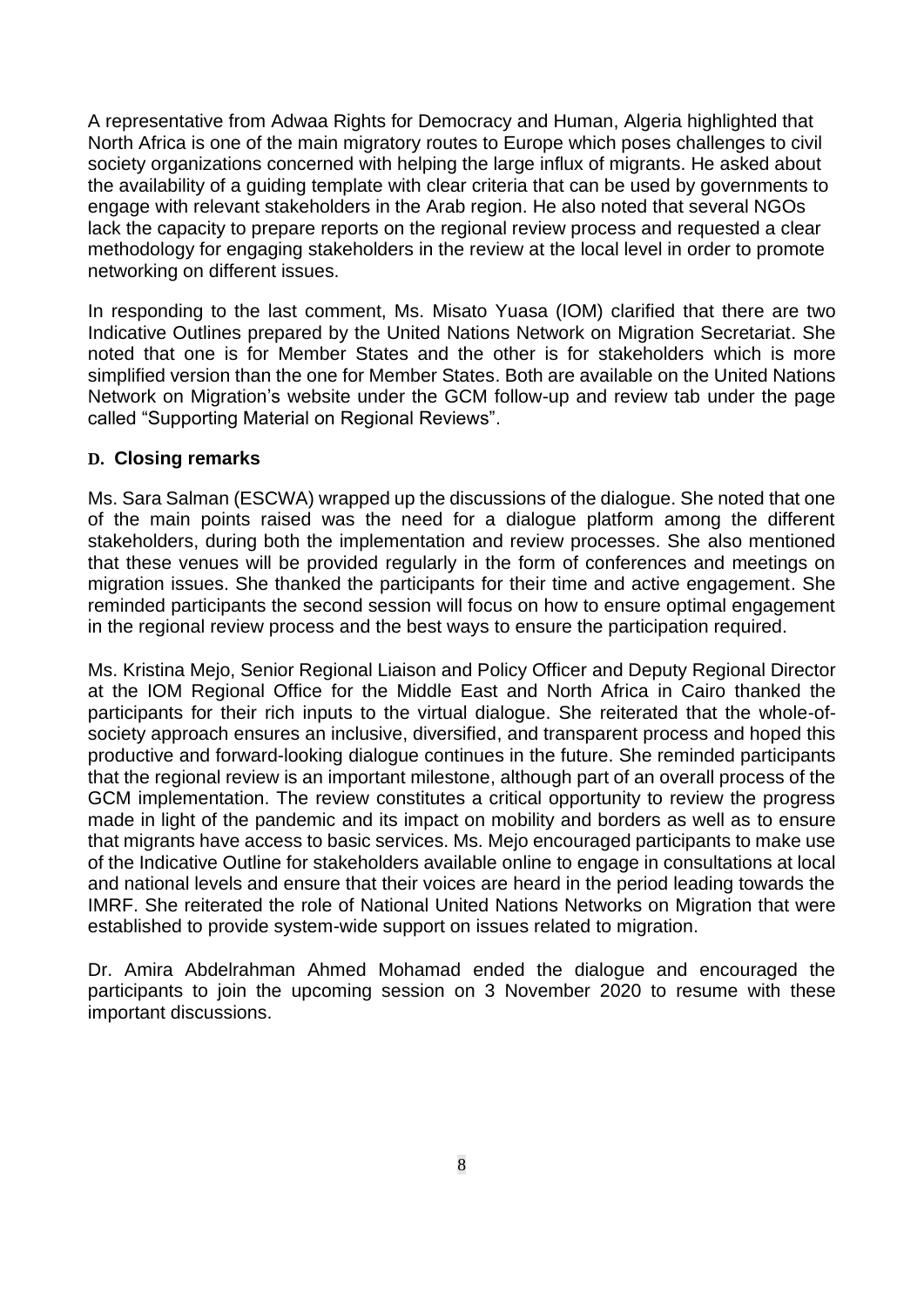#### <span id="page-8-0"></span>**II. Dialogue session II on 3 November 2020**

#### <span id="page-8-1"></span>**A. Opening Session**

In her opening remarks on the second session of the multi-stakeholder dialogue, Ms. Sara Salman, Regional Adviser on Population Affairs, ESCWA welcomed the participants. She emphasized that in early 2020, the co-organizers of the dialogue tried to stress the importance of involving all stakeholders in the process of implementing, following-up and reviewing the progress in achieving the guiding principles and objectives of the GCM. In this same light, activities were organized, including two workshops on the guidance and support provided to Member States to prepare voluntary GCM review reports. Nine countries have prepared and submitted these reports so far. Several steps are ahead until the first quarter of 2021, when a conference will be held on the first Regional Review of the GCM in the Arab region, in order to provide the ground for engaging the largest possible number of stakeholders in the dialogues in preparation of this review. The format of the conference, such as number of sessions, topics of discussion, etc. is still under discussion of the Regional United Nations Network on Migration.

Ms. Monami Maulik, Civil Society Liaison Officer, Secretariat of the United Nations Network on Migration noted that the review process should be seen as an entry point for developing deeper engagement and active participation of stakeholders with the United Nations Network on Migration in the coming period. The national reviews started the process of assessing and gathering information on how the GCM is being implemented and on the challenges countries are facing in implementation; they will feed into the 2021 Regional Review, which will in turn feed into the global review process to be held in 2022, the International Migration Review Forum. She underlined that some of the guiding principles of the GCM, such as the whole-of-society and people-centered approaches will be assessed in the dialogue. She added that there is a focus on ensuring balanced participation of stakeholders taking into consideration different groups' needs (children, youth, women etc.) and that the principles on which the reviews should happen are transparency, inclusivity, diversity, and meaningful participation. Ms. Maulik closed her remarks by indicating that, essentially, the dialogues give opportunity to all stakeholders to express how they assess their engagement thus far in the preparation process for the Regional Review, whether their networks have engaged in self-prepared processes, and how the Regional Review can provide a better platform for them. She further noted that they can help see how they have partnered with governments to contribute to the implementation of the GCM, and what are the gaps identified and what role different stakeholders have in the preparation of voluntary GCM review reports by the governments.

Mr. Othman Belbeisi, Senior Regional Adviser for the Middle East and North Africa, IOM, highlighted the importance of promoting broad consultations, preserving the principle of the whole-of-society and engaging all actors. He added that stakeholder participation in the implementation as well as in all stages of the follow-up and review is crucial to ensure the objectives of the GCM in the Arab Region are achieved. He further highlighted the importance of having broad and inclusive national consultations to ensure constructive and forward-looking partnerships are put in place to promote a whole-of-government and society approaches.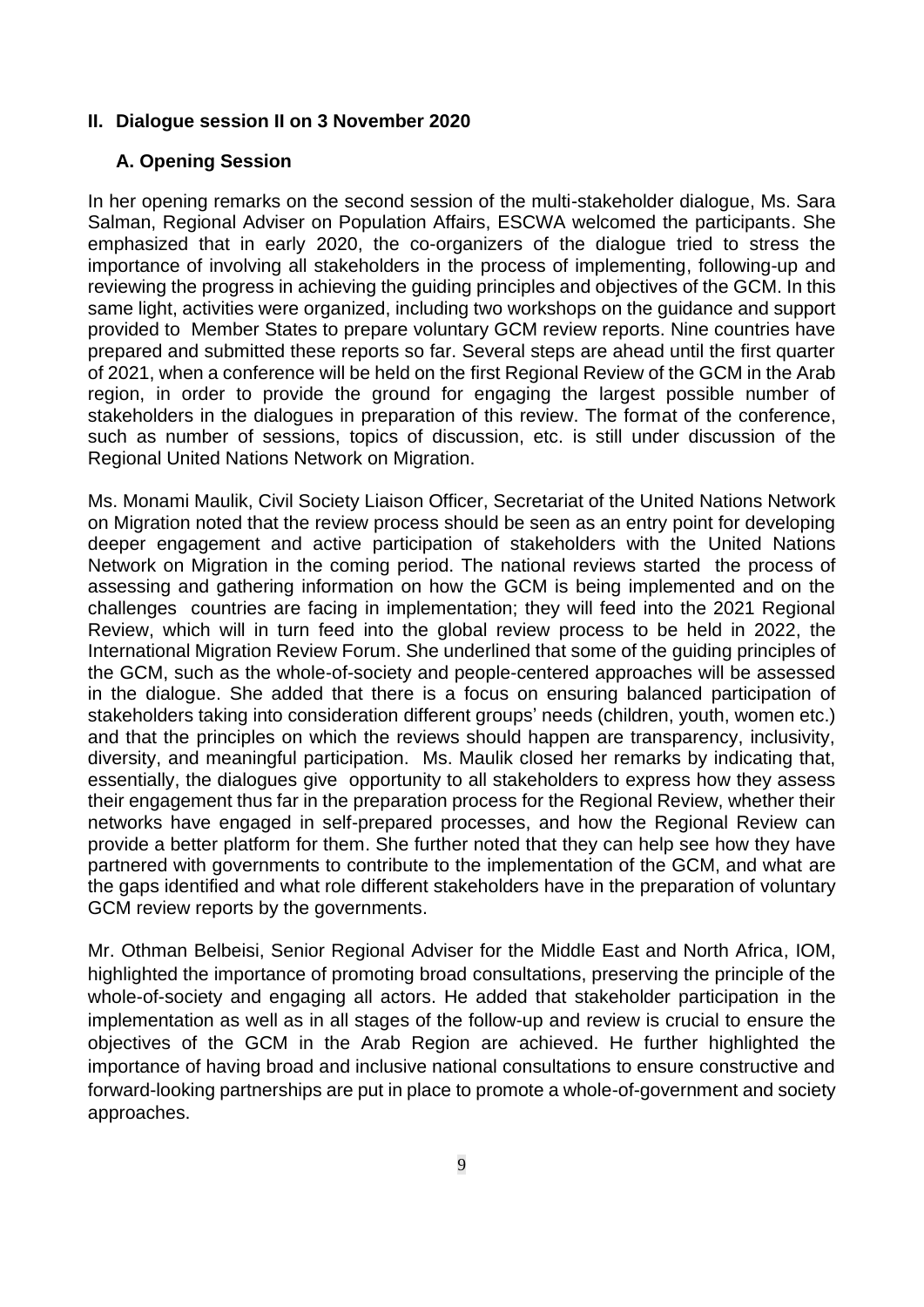## <span id="page-9-0"></span>**B. Open Discussion**

#### **Ensuring a whole-of-society approach to the GCM regional review in the Arab region at the regional level**

The Open Discussion session offered a platform to brainstorm on means and modalities to ensure the meaningful engagement and participation of stakeholders, particularly in the regional conference. The session was moderated by Dr. Amira Abdelrahman Ahmed Mohamed, Assistant Professor at the American University in Cairo.

The following guiding questions set the framework for the discussion:

- What are the best ways to ensure stakeholders are fully engaged in the virtual GCM regional follow-up and review conference?
- What are the best ways to ensure the widest representation and participation of stakeholders in the regional review?
- What inputs are envisioned for the regional review conference?

In the open discussion, the participants raised the following issues:

A representative from a CSO in Morocco stressed a few points for consideration: a) the importance of maintaining momentum as the GCM provides a real opportunity for promoting/advancing bettermigration governance; b) the importance of raising public awareness on the GCM, its principles, and objectives; c) the need to foster collaboration and dialogue among stakeholders to improve transparency; and d) the importance of mainstreaming efforts exerted for better delivery of results.

A representative from the United Cities and Local Governments underlined the necessity of giving due consideration to the implementation at the local level. The local level plays a very important role in the identification of issues and in contributing to solutions. Thus, the local authorities and communities should be included in the review process as stated in the GCM. United Cities and Local Governments (UCLG) has launched a Global Task Force on Migration. UCLG supports the exchange of experience and could support the regional reviews, especially in the Arab region, since it has offices covering the Middle East and the North Africa regions.

A representative from the Solidarity Center, Jordan noted that she expected that the meeting will touch on reports that CSOs could participate in preparing and asked for clarification on whether only governments will be preparing the review reports, and if not, who are the entities involved. She also expressed concern about the difficulty in engaging with the governments, negatively impacting the issue of partnership in implementing the GCM. In her view, the governments are generally not responsive to actions and requests from CSOs, even when letters are addressed to them by CSOs. Finally, she stressed the importance of organizing a joint dialogue between governments and stakeholders to initiate communication and encourage proper engagement.

A representative from the International Organization of Employers, noted the importance of allowing different stakeholders to speak during the upcoming Regional Review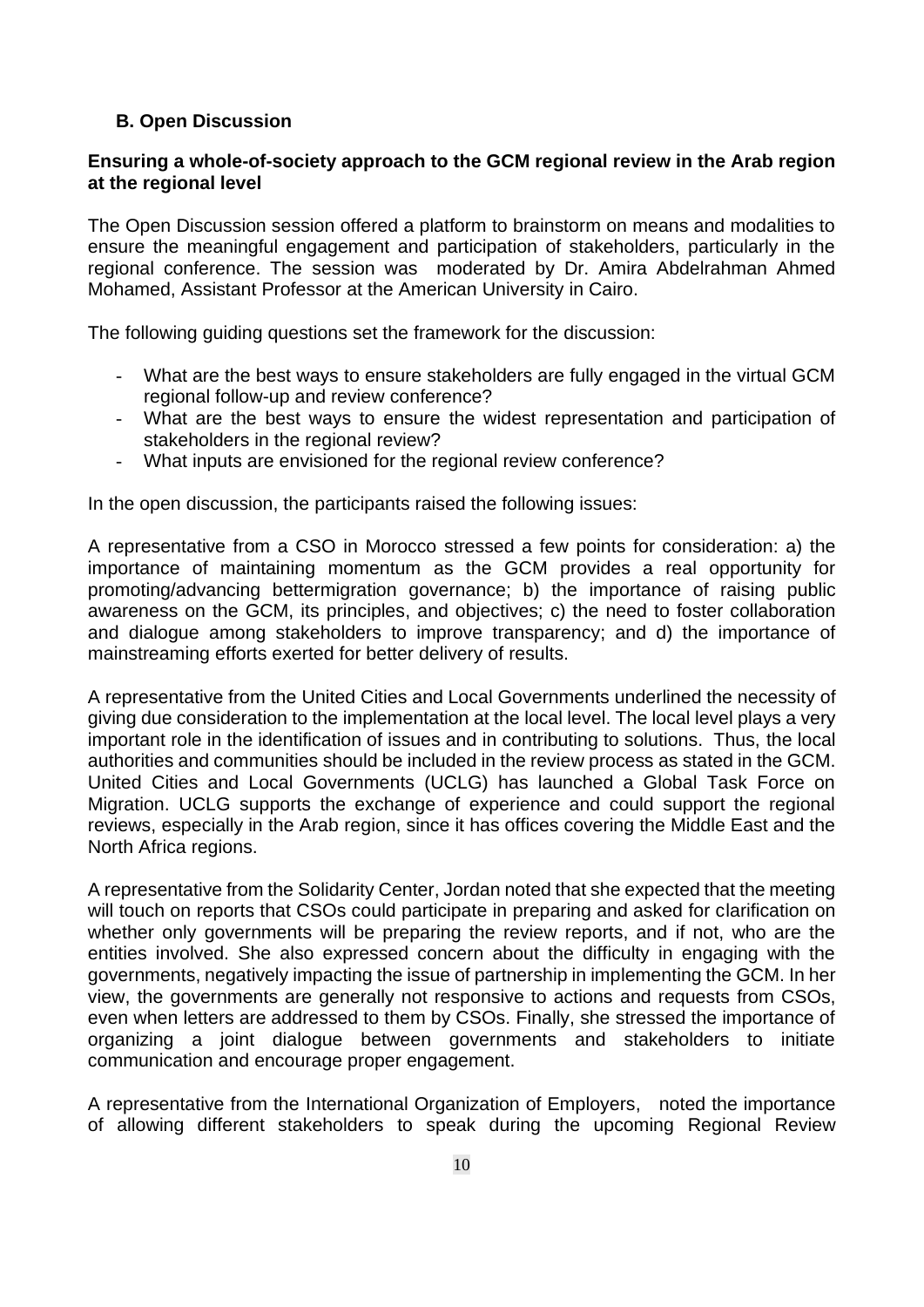Conference and to give this issue due consideration in framing the conference roundtables. This would make the discussions more interesting and productive. He inquired about the type of inputs sought for the Conference. He noted that the IOE has prepared a report on North Africa last year and is in the process of putting together a report on the Middle East that will be ready in January 2021.

A representative from Kuwait Trade Union Federation noted that regular migration driven by poverty and the search for a decent life or because of conflicts and wars should be a right. He also stressed the need to spread values of tolerance and acceptance to combat fear of migrants and xenophobia.

A representative from the Workers House, Jordan stressed the need to raise the awareness of stakeholders on the importance of engagement and contribution to the GCM review. He noted that governments will tend to limit the role of CSOs and labour unions in the review especially in light of the COVID pandemic as well as social and economic repercussions. He highlighted that international organizations should further encourage governments to properly consult with CSOs and seek their contributions. He was pleased that the review is postponed to the first quarter of 2021 as this will give an opportunity for CSOs to better understand what is required from them. It will furthermore provide them more time to enhance their capacities, prepare and become ready for more effective participation in the review.

A representative from General Federation of Bahrain Trade Unions pointed out that, although trade unions are active in the Gulf Cooperation Council countries, they don't seem to be active in the countries of origin in his view. Labour migrants are often not aware of their rights and consequently are unable to defend their rights and communicate work-related complaints to labour unions in the countries of destination. In countries where violations against labour migrants occur, such as delays in wage payments or non-payment of wages, especially in light of the COVID-19 crisis, there are no platforms to report these violations. Accordingly, there is a need to build the capacities of labour unions to provide such services.

A representative from Arab Institute for Human Rights, Tunisia noted the important role of CSOs in lobbying governments to properly follow and integrate the GCM guiding principles and objectives. She also underlined the lack of awareness by labour migrants of their rights and the importance of building the capacities of countries of origin in this regard.

#### 1. **Response to questions asked by participants**

Ms. Sara Salman (ESCWA) responded to the round of interventions by the different stakeholders by emphasizing the importance of ensuring the participation of various stakeholders in the conference sessions. She invited the participants to provide practical suggestions on how to activate the role of stakeholders, stating that ESCWA, IOM and partners of the Regional UN Network on Migration, in their turn, urge countries to involve stakeholders in the preparation of voluntary GCM review reports including with assistance through National United Nations Networks on Migration where it exists. They have been working to raise awareness and reach the largest possible number of stakeholders by making available reports, studies, dialogue platforms, exchange of experiences, etc. She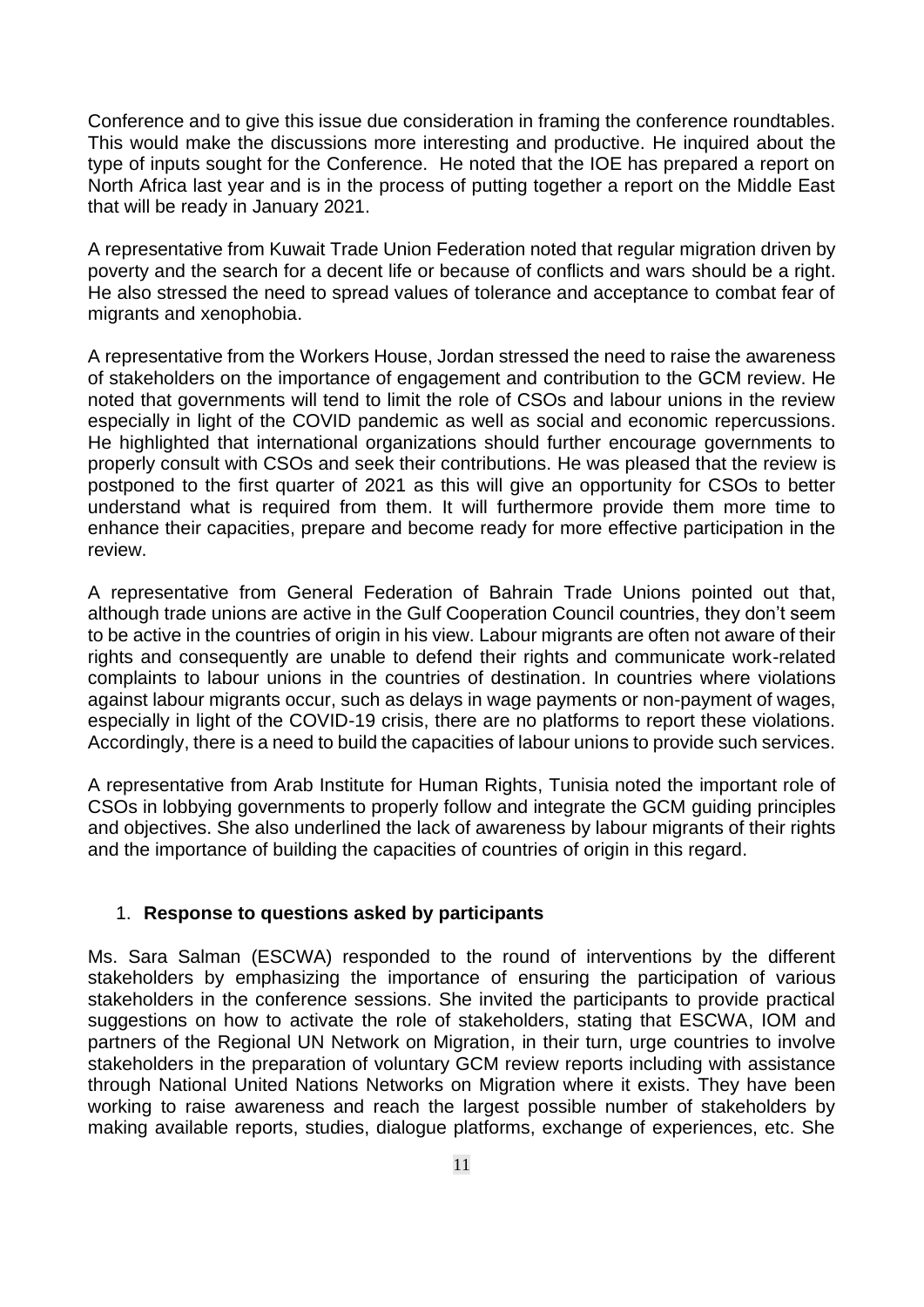concluded that the participant's suggestion regarding capacity building for stakeholders is good and will be pursued.

Ms. Monami Maulik (United Nations Network on Migration Secretariat) responded to the issue of capacity-building and greater awareness-raising on the GCM and engagement of CSOs, by advising participants to use this opportunity to reach out to the regional and national focal points for the UN Network on Migration and request for specific training targeted at migrant associations, trade unions, etc. She noted that the United Nations Network on Migration at the global level is conducting capacity building workshops and a media publicity campaign through an online video series called "GCM in action." The series will include interviews with migrants, CSOs, trade unions, and other stakeholders on their GCM experiences and thoughts.

Regarding the format of report submissions by stakeholders, she explained that stakeholders could follow the Indicative Outline that are available online. This is while underlining that the general understanding is that stakeholders have the freedom to decide on the format provided they elaborate on their expectations, the challenges they are facing, and their experiences in working on the GCM.

Ms. Maulik drew the attention of participants to another resource that will be made available for them in the future, namely the Global Knowledge Platform and Connection Hub, an interactive platform where they will be able to engage online and submit initiatives, thereby forming a repository for good practices on migration.

Ms. Misato Yuasa (IOM) encouraged participants to visit the United Nations Network on Migration website and check the content under GCM Follow-Up and Review for the Arab States where they will find different support material. She noted that the landing page for the Arab region includes a section on Inputs by Stakeholders among other relevant reports made available which can support the development of reviews. Ms. Yuasa reiterated that nine (9) reports were received to date from Member States in the region and that stakeholders could submit the reports to GCM Regional Review Arab States <gcmrrarabstates@iom.int> and reach out to the nearest IOM offices in country as the Coordinator of the UN Network on Migration to obtain more information. She concluded by inviting participants to present suggestions to the organizing entities on how they could assist the stakeholders better. She added that in addition to the available spaces online, participants might be interested in organizing thematic consultations or national consultations. She encouraged them to coordinate among themselves ensuring that the organizing entities would be happy to assist their efforts.

A representative from the International Federation of Red Cross and Red Crescent Societies inquired on whether the present dialogue would be the last one after checking the timeline for stakeholder engagement available online and wanted to learn whether there would be another opportunity to share ideas, assessments, frustrations, etc.

Ms. Sara Salman (ESCWA) noted that the present dialogue is not the final event that will bring together governments and stakeholders. While it is the second and last in this dialogue series, there will be an informal Consultation for all stakeholders one day prior to the Regional Review Conference, and that the Regional Review will also include all relevant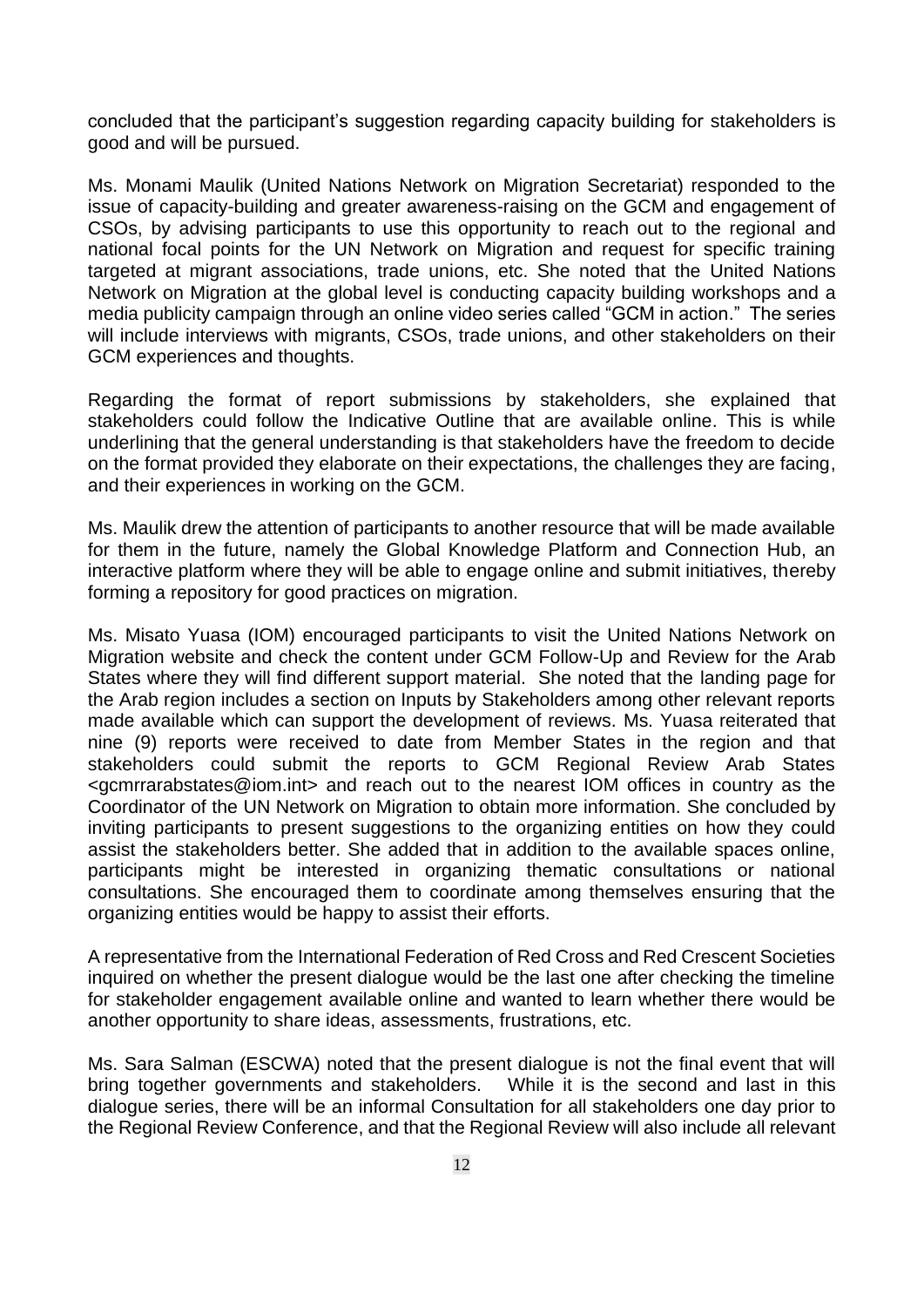stakeholders. She clarified that whole-of-society entities level of participation in the GCM Regional Review meeting is still being discussed to determine the best approach. A representative from the International Organization of Employers) asked if other Member States were planning to submit or were in the process of submitting their voluntary GCM review reports to gain a better sense of their anticipation and enthusiasm to participate.

Ms. Sara Salman (ESCWA) confirmed that the co-organizers received confirmations about additional submissions from some of the remaining countries, noting that some countries have requested an extension of the deadline.

Ms. Misato Yuasa (IOM) also confirmed that there are several Member States currently working hard to finalize drafting processes and that more reports are expected to be submitted, while underlining that this is a voluntary process. She noted that stakeholders could approach their government representatives to offer their support to help them developing the reports and organizing national consultations to make the review process more comprehensive.

The UNHCR representative inquired on when a summary of the dialogue discussions would be provided to participants. The co-organizers noted that the summary of the discussions will be translated and made available in three languages (Arabic, English and French) to be accessible for all stakeholders. It will also be posted on the website of the United Nations Network on Migration on the landing page for Arab region along with all the relevant information.

A representative from the Tunisian General Labor Union stressed the need for the development of internal dialogues to present practical proposals. She also emphasized the importance of building the capacities of trade unions, improving networking among them, and revitalizing relations at the regional level to enable them to make practical and useful proposals on the regional review process.

#### <span id="page-12-0"></span>**C. Concluding remarks and the way forward:**

Ms. Kristina Mejo (IOM) highlighted the importance of outreach to National United Nations Networks on Migration given that the GCM implementation primarily happens at the national level, noting over 50 National UN Networks on Migration have been established globally since June 2019. She emphasized that the route-based approach and connection between countries of origin and destination is critical, highlighting an example of the National UN Network in Kingdom of Saudi Arabia (KSA), a labour receiving country, and another UN Network in Bangladesh, a labour sending country, that are trying to improve coordination between the two countries. In addition, she underscored the importance of information sharing, raising awareness, and media campaigns to ensure a whole-of-society approach. Finally, Ms. Mejo shared with the participants that an event celebrating International Migrants Day will take place on December 18 that will look at reimaging human mobility in line with the GCM. She further noted the dialogue and discussions on enhancing the engagement of stakeholders are ongoing and will continue in the future.